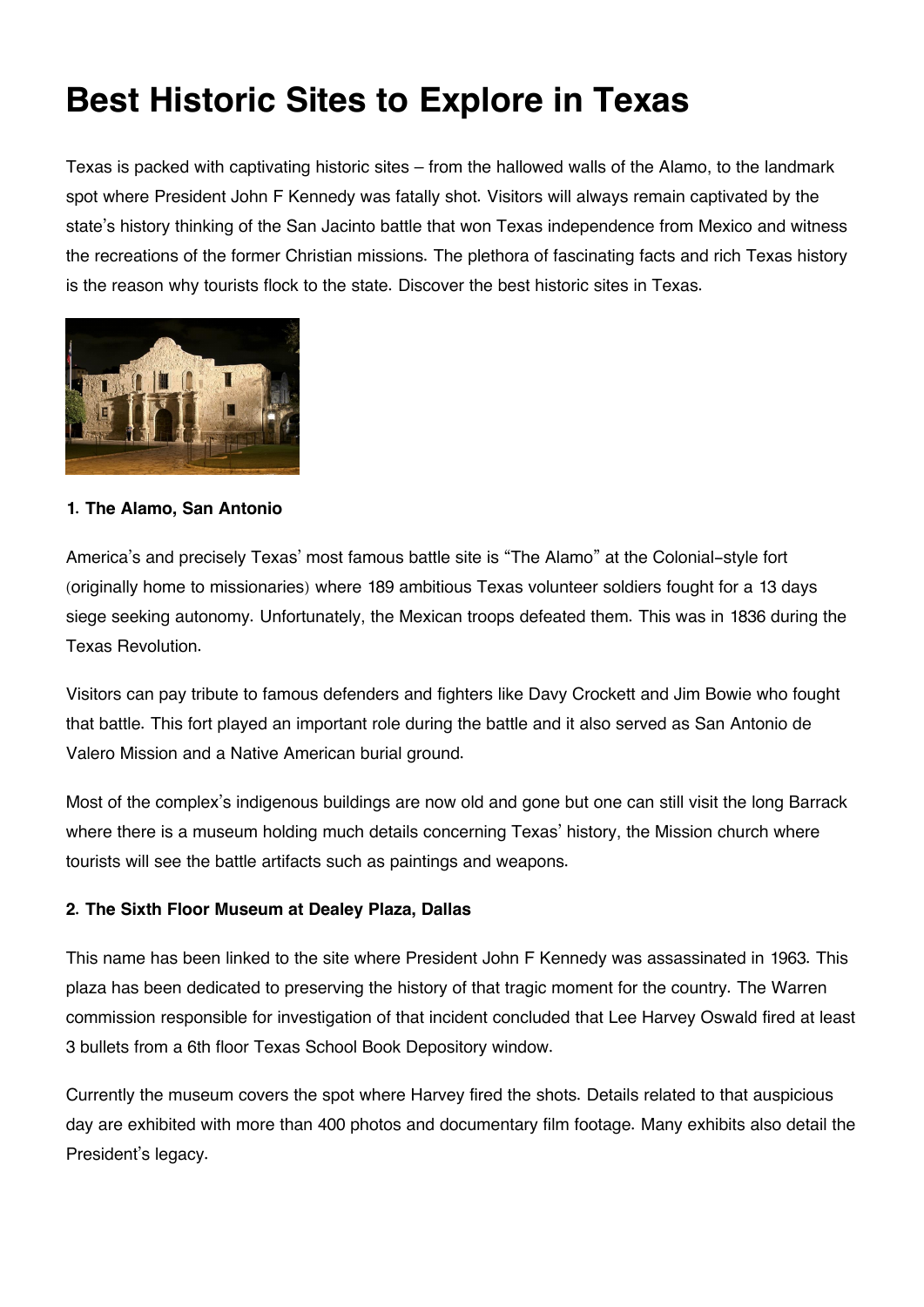

## **3. San Jacinto Battleground State Historic Site, Houston**

Travelers not only visit the historic San Jacinto battlefield where Texas gained its independence from Mexico, they can also pay visit to a monument dedicated to the battle and a USS warship built in 1914. The site covers granite markers representing the Mexican and Texan camps and points of confrontations.

Visitors can take an elevator to the top of the 489 feet monument that has the star of Texas greatly resembling Washington's. The panorama view once at the top gives a vivid view of Houston city and the immediate grounds. Documents, books and Dioramas explaining Texas' rich history are contained in a museum housed by this significant monument.

The USS Texas built in 1914 is a place to visit and take a solo guided tour to the engine room, staff quarters, guns and anchors. For an enchanting and memorable experience, April is the month to visit the historic site during the San Jacinto Day during which historic recreations take place.

#### **4. Stockyards National Historic District, Fort Worth**

Famously known as the "Cowtown" more than 4 million cattle used to be herded through but now things are really different. Fort Worth stockyard which is among the only remaining stock yards in modern America currently offers a solely entertaining cattle drive experience. Visitors have a great chance to tour the world's first indoor rodeo arena, explore the Livestock Exchange Building, and visit the stockyards museum rich in Fort Worth history. If you are a beer lover, the oldest bar in Fort Worth offers you a chance to taste the local drink.



#### **5. San Antonio Missions National Historic Park, San Antonio**

Texas land was once a fertile ground for Christian missionaries who wanted to convert American native residents, the famous existing Alamo as well as other indigenous missions.